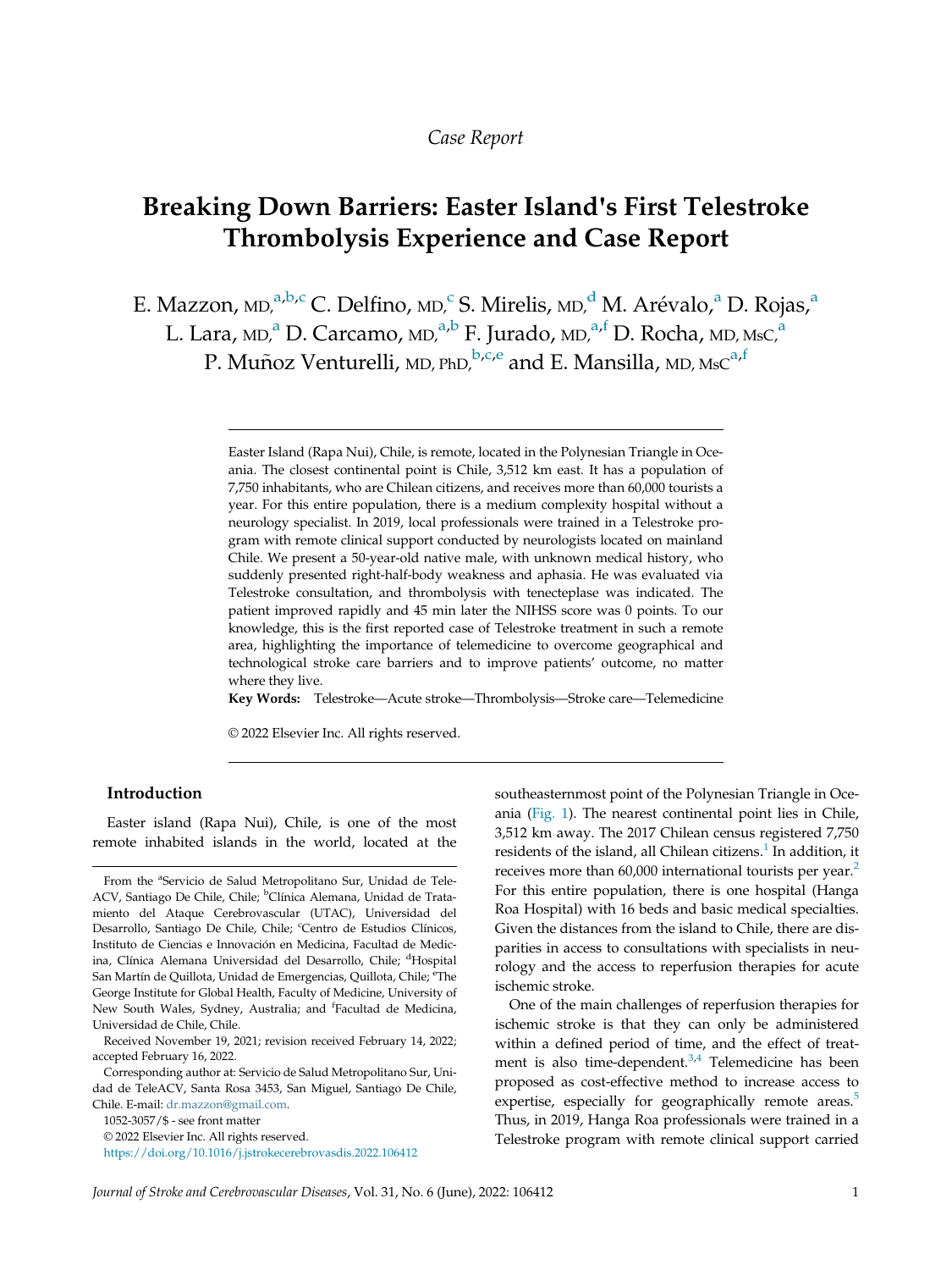<span id="page-1-0"></span>

Fig. 1. Telecommunications system for telestroke assistance with Hanga Roa. Legend: ID: imaging device; TMD: Telemedicine mobile device; PACS: Picture Archiving and Communication System; VPN: virtual private network; WS: work Station.

out by neurovascular specialists located in Santiago, the capital of Chile. The telecommunication system functions via satellite and Intranet connections [\(Fig. 1](#page-1-0)).

This case report comments on the first stroke treated on the island via telestroke and the subsequent experience, discussing the relevancy of Telestroke for such remote areas. This case report was prepared following the CARE Guidelines.<sup>[6](#page-2-5)</sup>

#### Case report

A 50-year-old native fisherman who speaks Spanish, with unknown medical history, suddenly presented righthalf-body weakness and aphasia. He arrived at the Hanga Roa Hospital within 14 min of symptoms onset. The emergency-room physician conducted an initial physical examination (Blood-Pressure: 115/79 mmHg, glycemia: 104 mg/dl, estimated weight 60 kg). The non-contrast brain computed tomography (CT) was normal (ASPECTS 10). $\frac{7}{10}$  $\frac{7}{10}$  $\frac{7}{10}$  The local physician initiated Telestroke consultation 45 min following arrival at the hospital. A video-audio link was established over the satellite connection, and a virtual face-to-face consultation was performed by the vascular neurologist in Santiago. The National Institutes of Health Stroke Scale examination score (NIHSS) calcu-lated was 9 points (aphasia and right hemiparesis).<sup>[8](#page-2-7)</sup> There were no contraindications for thrombolysis, so tenecteplase 0.25 mg/kg was initiated at 84 min from the time of symptoms onset. Quality outcomes are shown in [Fig. 2.](#page-1-1) The patient quickly improved, and 45 min later the NIHSS score was 0 points. No treatment complications were detected. The performed etiology clinical assessments diagnosed an atrial fibrillation, and oral anticoagulation was initiated at discharge. Post-thrombolysis care was performed according to national and international guidelines.<sup>[5](#page-2-4)</sup>

Follow up visit at 3 and 12 months showed no residual symptoms or disability (modified Rankin Score of  $0$ ) $^9$  $^9$ . The

<span id="page-1-1"></span>

Fig. 2. Timeline, indicating time from symptom onset to intravenous thrombolysis.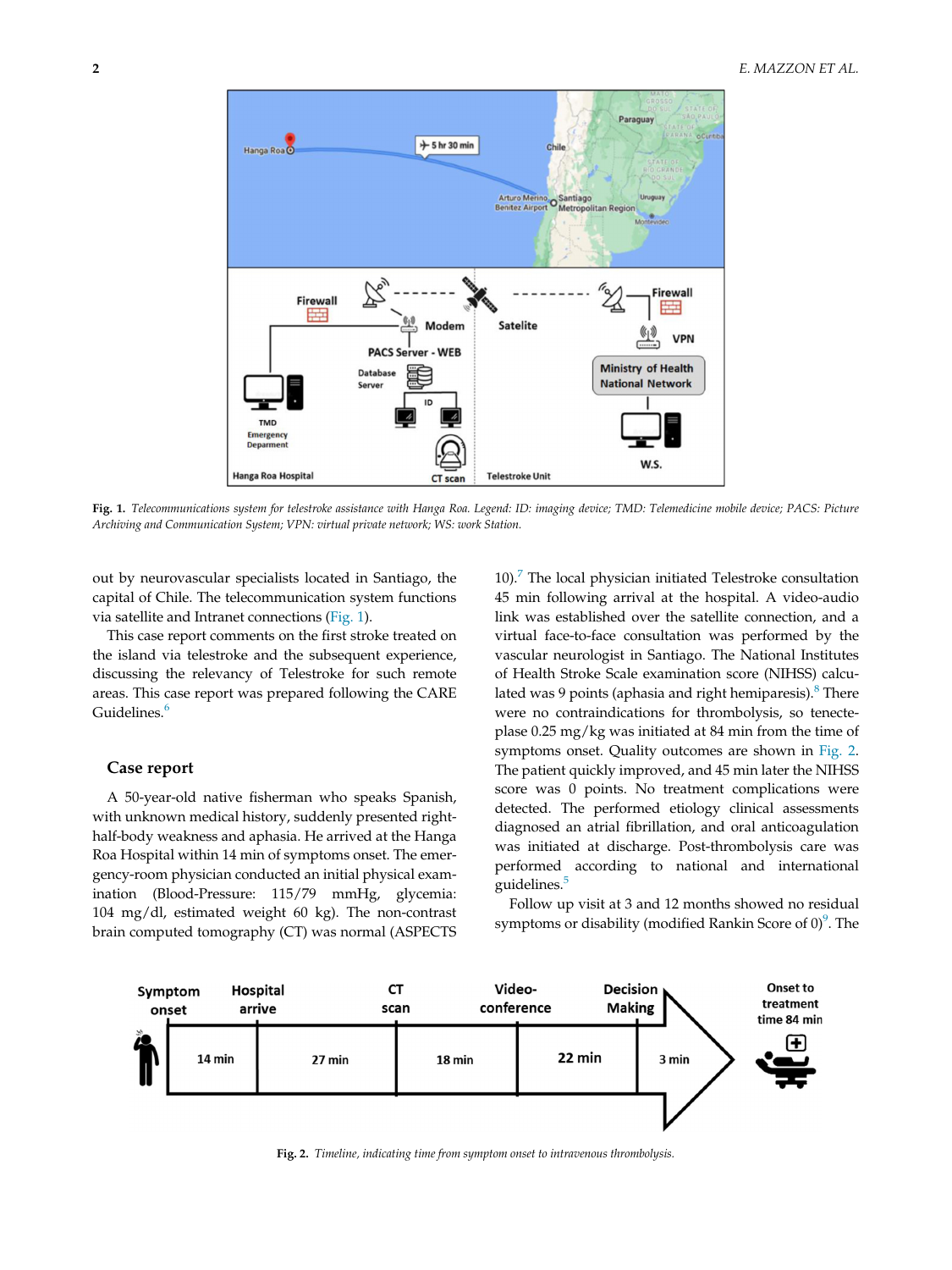patient gave his informed consent for the publication of this case.

#### **Discussion**

The present case demonstrates that thrombolytic therapies can be administered safely in general hospitals, particularly those in isolated regions, via teleconsultation by experienced stroke neurologists. And as a result, Telestroke has become an essential element of many stroke care systems. The most common telestroke configuration is a "hub-and-spoke" model, wherein a central "hub" organization provides remote audio-visual access to a stroke specialist for decision support in a given number of peripheral hospitals.<sup>[10](#page-2-9)</sup> While several other programs have been developed with similar goals and objectives, these programs differ in the distances from the hub and the populations they serve. $11$  The system in Hanga Roa includes a satellite connection and VPN access to the national Chilean Ministry of Health network. This connection also provides access to the local PACS server, for CT images and viewing of patient data [\(Fig. 1\)](#page-1-0). At present, this same Telestroke system links Hanga Roa Hospital and nine other "spoke" hospitals located in continental Chile to the virtual hub located in the capital, Santiago. $^{12}$  $^{12}$  $^{12}$ 

<span id="page-2-3"></span><span id="page-2-2"></span><span id="page-2-1"></span><span id="page-2-0"></span>As described in this case, patients who are admitted to the hospital with a possible indication for systemic thrombolysis are immediately examined by physicians. The neurologist at the hub, who is available 24/7, is contacted and informed of conditions. Following the completion of the CT scan, the stroke consultant responds using video conference software (Polycom<sup>TM</sup>) with broadband Internet access (currently with an average speed of 100 Mbp/ s). The examination focuses on the NIHSS. After checking for possible exclusion criteria, the neurologist determine whether the patient is eligible for thrombolysis. Treatment initiation time in this case was 70 min, which is not the optimal time (door-to-needle time less than 60 min) according to the suggested standards.<sup>[5](#page-2-4),[13](#page-3-2)[,14](#page-3-3)</sup> However, this time lag may be explained by the fact that this was the first thrombolysis on the island and also because their CT scan is usually not running all the time and had to be connected. These issues can be rectified and would make the process more efficient.

<span id="page-2-9"></span><span id="page-2-8"></span><span id="page-2-7"></span><span id="page-2-6"></span><span id="page-2-5"></span><span id="page-2-4"></span>Hanga Roas telestroke program began in 2019 with an intensive education plan conducted at the local hospital. The program included training regarding NIHSS, implementation of a decision-making algorithm, and disposition protocols for thrombolytics. From May 2019 to December 2021, there were 88 teleconsultations. Of those, 30 were Telestroke code activations and 5 were thrombolysed. At 90 days, the median modified Rankin Scale was 2 (IQR 0-5). The only thrombolytic available in the island was tenecteplase, used as an alternative to alteplase [8]. The case discussed here represents the first treatment performed on the island, and it is important to recognize that

transferring a patient from Hanga Roa to a comprehensive hospital on the mainland for thrombectomy is not always possible, due to distance and the lack of frequent and continuous transport to Chile.

To our knowledge, this is the first reported case of telemedicine for stroke treatment in such a remote area. The implementation of the program has been very important for generating equity in health care and giving the island's Chilean citizens access to effective treatment in an isolated area with an obvious geographic gap. This report highlights the potential for breaking down geographic obstacles in distant communities, especially for the benefits of using Telestroke for patients suffering a stroke.

#### Disclaimers

None.

#### References

- 1. Instituto Nacional de Estadísticas | REDATAM procesamiento y diseminación [Internet]. [cited 2021 Apr 26]. Available from: [https://redatam-ine.ine.cl/redbin/](https://redatam-ine.ine.cl/redbin/RpWebEngine.exe/Portal?BASE=CENSO_2017&lang=esp) [RpWebEngine.exe/Portal?BASE=CENSO\\_2017&lan](https://redatam-ine.ine.cl/redbin/RpWebEngine.exe/Portal?BASE=CENSO_2017&lang=esp)[g=esp.](https://redatam-ine.ine.cl/redbin/RpWebEngine.exe/Portal?BASE=CENSO_2017&lang=esp)
- 2. Otros informes y estadísticas turísticas [Internet]. Subsecretaría de Turismo. [cited 2021 Apr 16]. Available from: [http://www.subturismo.gob.cl/otros-informes-y-esta](http://www.subturismo.gob.cl/otros-informes-y-estadisticas-turisticas/)[disticas-turisticas/](http://www.subturismo.gob.cl/otros-informes-y-estadisticas-turisticas/)
- 3. Sharobeam A, Jones B, Walton-Sonda D, et al. Factors delaying intravenous thrombolytic therapy in acute ischaemic stroke: a systematic review of the literature. J Neurol 2020. [cited 2021 Apr 16]Available from: [http://](http://link.springer.com/10.1007/s00415-020-09803-6) [link.springer.com/10.1007/s00415-020-09803-6.](http://link.springer.com/10.1007/s00415-020-09803-6)
- 4. [Audebert HJ, Kukla C, Clarmann von Claranau S, et al.](http://refhub.elsevier.com/S1052-3057(22)00109-4/sbref0004) [Telemedicine for safe and extended use of thrombolysis](http://refhub.elsevier.com/S1052-3057(22)00109-4/sbref0004) [in stroke: the telemedic pilot project for integrative stroke](http://refhub.elsevier.com/S1052-3057(22)00109-4/sbref0004) [care \(TEMPiS\) in Bavaria. Stroke 2005;36\(2\):287-291.](http://refhub.elsevier.com/S1052-3057(22)00109-4/sbref0004)
- 5. Powers WJ, Rabinstein AA, Ackerson T, et al. Guidelines for the early management of patients with acute ischemic stroke: 2019 update to the 2018 guidelines for the early management of acute ischemic stroke: a guideline for healthcare professionals from the American Heart Association/American Stroke Association. Stroke 2019;50(12). [cited 2021 Apr 16]Available from: [https://www.aha](https://www.ahajournals.org/doi/10.1161/STR.0000000000000211)[journals.org/doi/10.1161/STR.0000000000000211](https://www.ahajournals.org/doi/10.1161/STR.0000000000000211).
- 6. [Riley DS, Barber MS, Kienle GS, et al. CARE guidelines](http://refhub.elsevier.com/S1052-3057(22)00109-4/sbref0006) [for case reports: explanation and elaboration document. J](http://refhub.elsevier.com/S1052-3057(22)00109-4/sbref0006) [Clin Epidemiol 2017;89:218-235.](http://refhub.elsevier.com/S1052-3057(22)00109-4/sbref0006)
- 7. [Pexman JH, Barber PA, Hill MD, et al. Use of the Alberta](http://refhub.elsevier.com/S1052-3057(22)00109-4/sbref0007) [stroke program early CT score \(ASPECTS\) for assessing](http://refhub.elsevier.com/S1052-3057(22)00109-4/sbref0007) [CT scans in patients with acute stroke. AJNR Am J Neu](http://refhub.elsevier.com/S1052-3057(22)00109-4/sbref0007)[roradiol 2001;22\(8\):1534-1542.](http://refhub.elsevier.com/S1052-3057(22)00109-4/sbref0007)
- 8. Wardlaw JM, Murray V, Berge E, et al. Thrombolysis for acute ischaemic stroke Cochrane Stroke Group, editor Cochrane Database Syst Rev 2014. [cited 2021 Apr 16] Available from: [http://doi.wiley.com/10.1002/](http://doi.wiley.com/10.1002/14651858.CD000213.pub3) [14651858.CD000213.pub3.](http://doi.wiley.com/10.1002/14651858.CD000213.pub3)
- 9. [van Swieten JC, Koudstaal PJ, Visser MC, et al. Interob](http://refhub.elsevier.com/S1052-3057(22)00109-4/sbref0009)[server agreement for the assessment of handicap in stroke](http://refhub.elsevier.com/S1052-3057(22)00109-4/sbref0009) [patients. Stroke 1988;19\(5\):604-607.](http://refhub.elsevier.com/S1052-3057(22)00109-4/sbref0009)
- 10. [Hess DC, Audebert HJ. The history and future of tele](http://refhub.elsevier.com/S1052-3057(22)00109-4/sbref0010)[stroke. Nat Rev Neurol 2013;9\(6\):340-350.](http://refhub.elsevier.com/S1052-3057(22)00109-4/sbref0010)